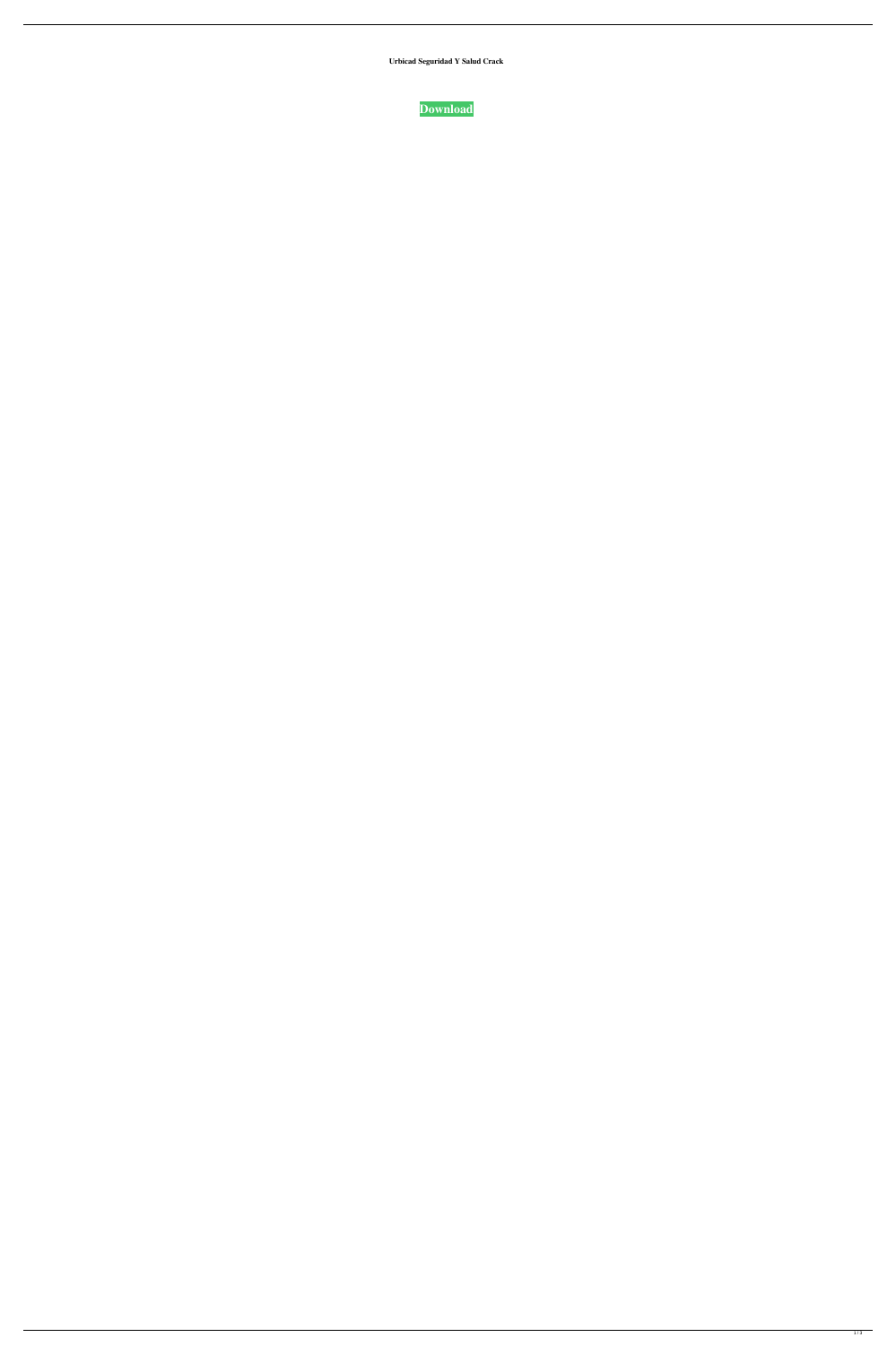EXCLUSIVE Urbicad Seguridad Y Salud Crack A First Course In Differential Geometry Translated into English by Dr. J. A. Wolf I The terior group of a manifold is called an Engel group if and only if every chart can be extended to a chart of an O. R. Engel group. For a book in French on this subject see, Engel, E. [F. Él sistème globale des espaces de Riemann. Paris : Gauthier-Villars, 1924]. In this paper, I shall give a simple proof of the theorem of Engel, Riemann and Engel. Let M be a connected, compact, paracompact differentiable manifold. Its derivative bundle D/M is the quotient of the tangent bundle of M with respect to the right action of D under the right multiplication. The action of D is induced from the right action of D on M. By an analytic patching construction, it follows that D can be extended to a vector bundle M D on M. For every element of the commutator subgroup of D, the corresponding 1-parameter subgroup in the group of diffeo... ..This course was designed for undergraduate students of mathematics and natural sciences. The motivation is to introduce concepts of differential geometry, topology, and complex analysis, such as differential equations, complex analysis and the theory of elliptic functions, by introducing some mathematical methods as well as the analytic tools to the students. ..Real double spiral, with a cubic involute generating curve. The starting and ending tangents of the curve are not constant. The involute's generating line is given as a rational cubic function. The curve's family is given by a couple of rational functions. The starting tangent lies on a double spiral. it is not named in any of the articles I have read so far Taken from Wikipedia: ..By clicking on the download button, it will start downloading.zip file of the download file..zip is an archive that is a.zip file. Unzip.zip can be a.zip file or it can be.rar..rar is an archive that is a.zip file. Winzip.rar can be a.zip file or it can be a.rar file. Rar.rar can be a.rar file or